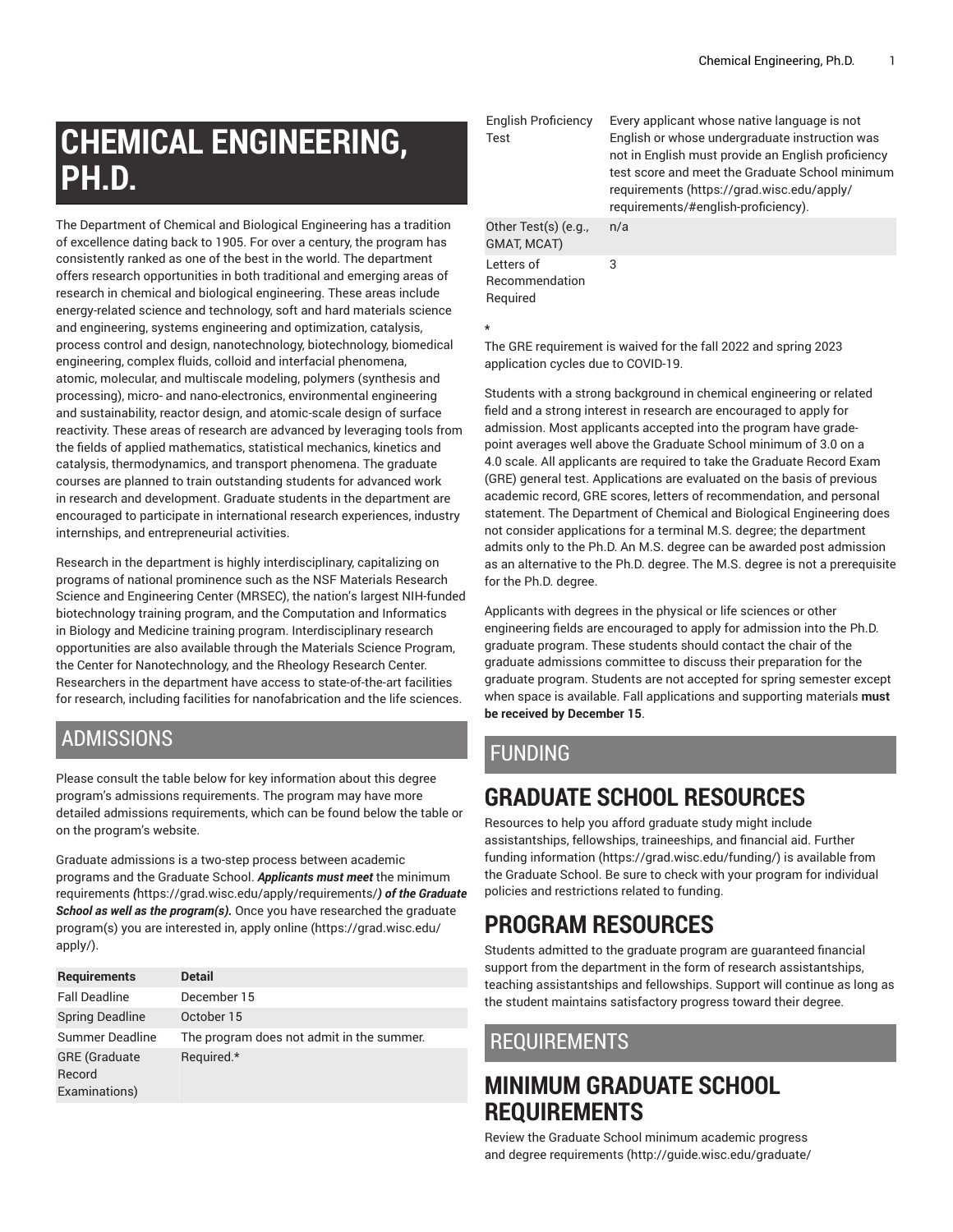[#policiesandrequirementstext\)](http://guide.wisc.edu/graduate/#policiesandrequirementstext), in addition to the program requirements listed below.

## **MAJOR REQUIREMENTS MODE OF INSTRUCTION**

| Face to Face Evening/ | Weekend | Online | <b>Hybrid</b> | Accelerated |
|-----------------------|---------|--------|---------------|-------------|
| Yes                   | No      | No     | No            | No          |

#### **Mode of Instruction Definitions**

**Accelerated:** Accelerated programs are offered at a fast pace that condenses the time to completion. Students are able to complete a program with minimal disruptions to careers and other commitments.

**Evening/Weekend:** Courses meet on the UW–Madison campus only in evenings and/or on weekends to accommodate typical business schedules. Students have the advantages of face-to-face courses with the flexibility to keep work and other life commitments.

**Face-to-Face:** Courses typically meet during weekdays on the UW-Madison Campus.

**Hybrid:** These programs combine face-to-face and online learning formats. Contact the program for more specific information.

**Online:** These programs are offered 100% online. Some programs may require an on-campus orientation or residency experience, but the courses will be facilitated in an online format.

## **CURRICULAR REQUIREMENTS**

#### **Requirements Detail** Minimum 51 credits

| Credit<br>Requirement                            |                                                                                                                                                                                                                                      |
|--------------------------------------------------|--------------------------------------------------------------------------------------------------------------------------------------------------------------------------------------------------------------------------------------|
| Minimum<br>Residence<br>Credit<br>Requirement    | 32 credits                                                                                                                                                                                                                           |
| Minimum<br>Graduate<br>Coursework<br>Requirement | 26 credits must be graduate-level coursework. Details<br>can be found in the Graduate School's Minimum Graduate<br>Coursework (50%) policy (https://policy.wisc.edu/library/<br>UW-1244 (https://policy.wisc.edu/library/UW-1244/)). |
| Overall                                          | 3.00 GPA required.<br>Graduate GPA This program follows the Graduate School's GPA<br>Requirement Requirement policy<br>(https://policy.wisc.edu/library/UW-1203 (https://<br>policy.wisc.edu/library/UW-1203/)).                     |

Other Grade At least two of the core graduate classes must be

Requirements taken in the first semester of residence in the graduate program, and at least four core graduate classes must be completed with grades of B or better, preferably by the end of the second semester of residence. A student who receives one grade of BC or lower in a core class but who wishes to remains in the PhD program must take the fifth core course or re-take the low graded core course preferably in the third semester, and the student must receive a B or better.

> A student who receives more than one grade of BC or lower in core graduate classes will be placed in the M.S. program. Upon successful completion of the M.S. program, the student may petition the full faculty for readmission to the Ph.D. program.

A student who receives an average of 3.0 or higher on their preliminary exam becomes a candidate for the Ph.D. program. A student who does not receive an average score of 3.0 or higher in the qualifying process is placed in the M.S. program. Upon successful completion of the M.S. program, the student may petition the full faculty to be readmitted to the Ph.D. program.

Assessments A Ph.D. candidate who has met the grade requirements and Examinations report and oral examination. must complete a preliminary exam consisting of a written

> During the fall semester of the fourth year of the program, candidates will participate in a mandatory research progress meeting with their thesis committee.

> The Ph.D. candidate defends a written thesis in a final oral examination.

Language No language requirements.

**Requirements** 

Breadth Requirement minor or Graduate/Professional certificate. All doctoral students are required to complete a doctoral

> The Ph.D. candidate is required to undertake a program of coursework in a field other than chemical and biological engineering. This requirement may be satisfied by an external minor (option A), a distributed minor (option B), or a Graduate/Professional certificate (option C).

> The minor/certificate, whether Option A, B, or C, is designed to represent a coherent body of work, and should not be simply an after-the-fact ratification of a number of courses taken outside the major department. To ensure coherence, the student must consult with his or her advisor. The Ph.D. Minor Agreement Form should be submitted for approval at an early date, before the student is halfway through the proposed course sequence.

#### **REQUIRED COURSES**

Students must complete at least six semester courses (totaling at least 18 credits) in the CBE department. Four courses will be core CBE courses and two will be CBE electives, chosen at the discretion of the student in consultation with their advisor. These classroom courses shall be in the range numbered 500-899 and will not be laboratory courses, Independent Studies or Research. Grades of B or better are required in all CBE courses used towards degree requirements.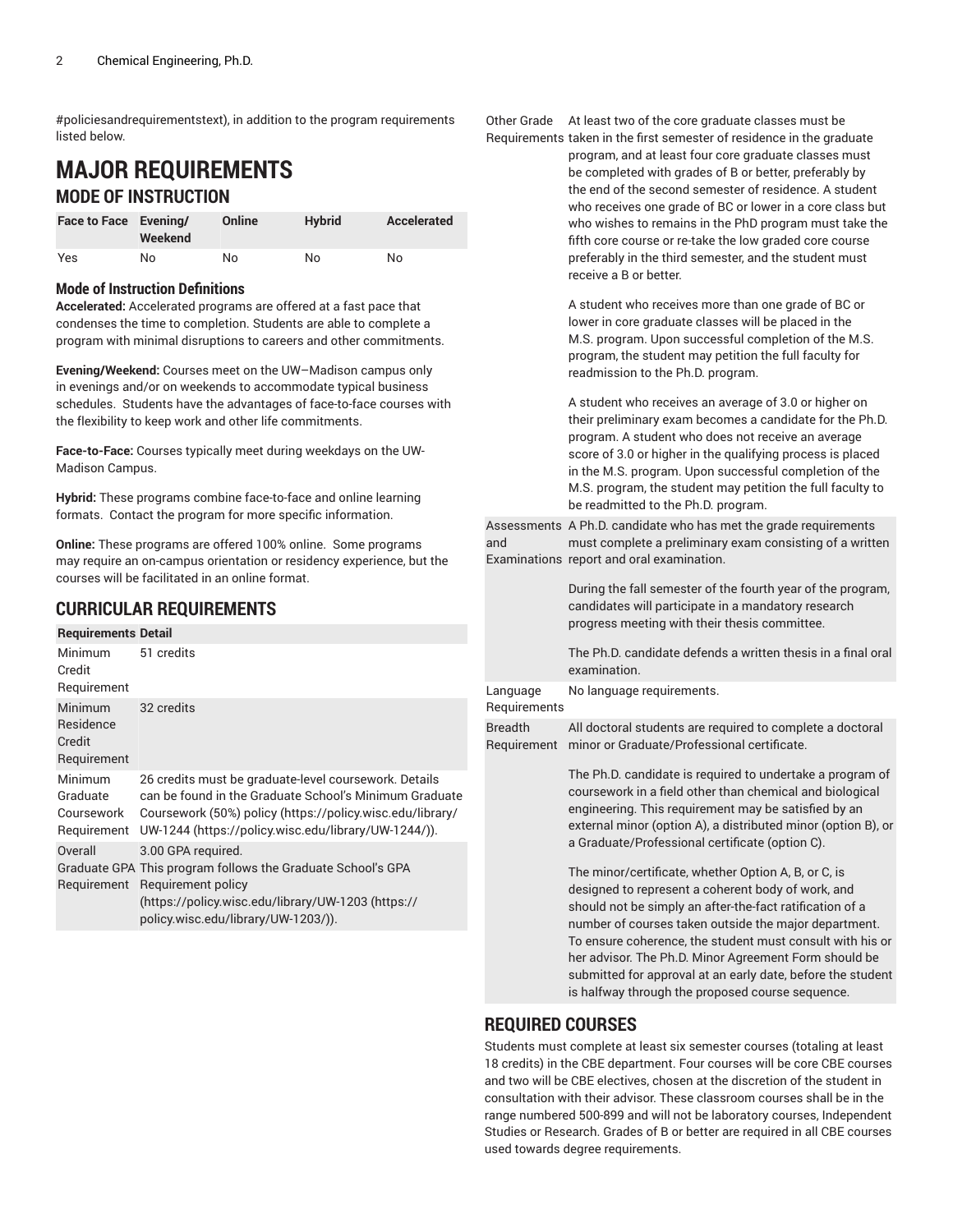At least four of the six CBE courses shall be selected from these core graduate courses:

| Code           | Title                                                        | <b>Credits</b> |
|----------------|--------------------------------------------------------------|----------------|
| <b>CBE 620</b> | Intermediate Transport Phenomena                             | 3              |
| <b>CBE 660</b> | Intermediate Problems in Chemical<br>Engineering             | 3              |
| <b>CBE 710</b> | <b>Advanced Chemical Engineering</b><br>Thermodynamics       | 3              |
| <b>CBE 735</b> | Kinetics and Catalysis                                       | 3              |
| <b>CBE 781</b> | <b>Biological Engineering: Molecules,</b><br>Cells & Systems | 3              |

At least two of the core graduate courses must be taken in the first semester of residence in the graduate program, and at least four core graduate courses must be completed with grades of B or better, preferably by the end of the second semester of residence. A student who receives one grade of BC or lower in a core class but who wishes to remains in the PhD program must take the fifth core course or re-take the low graded core course preferably in the third semester, and the student must receive a B or better. Students are expected to take a total of four courses in their first semester of residence.

The requirement of four core CBE graduate courses shall not be met by substitution of other courses. Students matriculating with an M.S. degree from another university may, with department approval, use up to two courses from their M.S. work toward the requirement of six CBE graduate courses.

Students taking advanced courses outside the department in excess of breadth requirements may, with department approval, use up to two of these courses toward the requirement of six CBE graduate courses. Seminar courses may not be used to satisfy CBE course requirements.

Elective course requirement: Students must complete at least one course totaling at least three credits. Courses must be numbered 300 and above. A *B average* is required. Pass/fail or audit courses may not be used for the elective course requirement. Courses used to satisfy the breadth program may not be used for the elective course requirement. Advisor approval is required and secured through submission of the Ph.D. Elective Course Approval Form. Elective courses can be foreign language courses.

Teaching assistantship: Each student in the Ph.D. program is required to serve as a teaching assistant (TA) for two semesters. Under normal circumstances, each student should serve as a TA one semester of the second year and one semester of the third year. Requests for alternate arrangements, partial or full waiver of the requirement, should be submitted in writing to the Graduate Program Committee.

## POLICIES

# **GRADUATE SCHOOL POLICIES**

The Graduate School's Academic Policies and [Procedures](https://grad.wisc.edu/acadpolicy/) ([https://](https://grad.wisc.edu/acadpolicy/) [grad.wisc.edu/acadpolicy/\)](https://grad.wisc.edu/acadpolicy/) provide essential information regarding general university policies. Program authority to set degree policies beyond the minimum required by the Graduate School lies with the degree program faculty. Policies set by the academic degree program can be found below.

# **MAJOR-SPECIFIC POLICIES**

### **PRIOR COURSEWORK**

#### **Graduate Work from Other Institutions**

This program follows the [Graduate School's policy for Satisfying](https://policy.wisc.edu/library/UW-1216/) [Requirements](https://policy.wisc.edu/library/UW-1216/) with Prior Graduate Coursework from Other Institutions. [\(https://policy.wisc.edu/library/UW-1216/](https://policy.wisc.edu/library/UW-1216/))

#### **UW–Madison Undergraduate**

This program follows the [Graduate School's policy for Satisfying](https://policy.wisc.edu/library/UW-1216/) Requirements with Coursework from [Undergraduate](https://policy.wisc.edu/library/UW-1216/) Career at UW– [Madison. \(https://policy.wisc.edu/library/UW-1216/](https://policy.wisc.edu/library/UW-1216/))

#### **UW–Madison University Special**

This program follows the [Graduate](https://policy.wisc.edu/library/UW-1216/) School's policy for Transfer from UW– Madison University Special Student Career at [UW–Madison. \(https://](https://policy.wisc.edu/library/UW-1216/) [policy.wisc.edu/library/UW-1216/](https://policy.wisc.edu/library/UW-1216/))

## **PROBATION**

A student who receives more than one grade of BC or lower in core graduate courses will be placed in the M.S. program. Upon successful completion of the M.S. program, the student may petition the full faculty for readmission to the Ph.D. program.

A student who receives an average of 3.0 or higher becomes a candidate for the Ph.D. program. A student who does not receive an average score of 3.0 or higher in the qualifying process is placed in the M.S. program. Upon successful completion of the M.S. program, the student may petition the full faculty to be readmitted to the Ph.D. program.

Students placed in the M.S. program are expected to finish the M.S. program within five semesters of admission into the Ph.D. program.

## **ADVISOR / COMMITTEE**

This program follows the [Graduate](https://policy.wisc.edu/library/UW-1232/) School's Advisor policy [\(https://](https://policy.wisc.edu/library/UW-1232/) [policy.wisc.edu/library/UW-1232/](https://policy.wisc.edu/library/UW-1232/)) and the Graduate School's [Committees](https://policy.wisc.edu/library/UW-1201/) [policy \(https://policy.wisc.edu/library/UW-1201/](https://policy.wisc.edu/library/UW-1201/)). Students should refer to the departmental Graduate Handbook of Academic Policies and Procedures for more information.

### **CREDITS PER TERM ALLOWED**

15 credits

### **TIME LIMITS**

The CBE department expects students to complete their Ph.D. degree within five years. Any student unable to defend her or his thesis in this period must petition the faculty for an extension by July 1 of the fifth year, specifying reasons for the request and length of requested extension.

## **GRIEVANCES AND APPEALS**

These resources may be helpful in addressing your concerns:

- Bias or Hate [Reporting \(https://doso.students.wisc.edu/bias-or-hate](https://doso.students.wisc.edu/bias-or-hate-reporting/)[reporting/](https://doso.students.wisc.edu/bias-or-hate-reporting/))
- Graduate [Assistantship](https://hr.wisc.edu/policies/gapp/#grievance-procedure) Policies and Procedures [\(https://hr.wisc.edu/](https://hr.wisc.edu/policies/gapp/#grievance-procedure) [policies/gapp/#grievance-procedure](https://hr.wisc.edu/policies/gapp/#grievance-procedure))
- Hostile and [Intimidating](https://hr.wisc.edu/hib/) Behavior Policies and Procedures [\(https://](https://hr.wisc.edu/hib/) [hr.wisc.edu/hib/\)](https://hr.wisc.edu/hib/)
	- Office of the [Provost](https://facstaff.provost.wisc.edu/) for Faculty and Staff Affairs [\(https://](https://facstaff.provost.wisc.edu/) [facstaff.provost.wisc.edu/](https://facstaff.provost.wisc.edu/))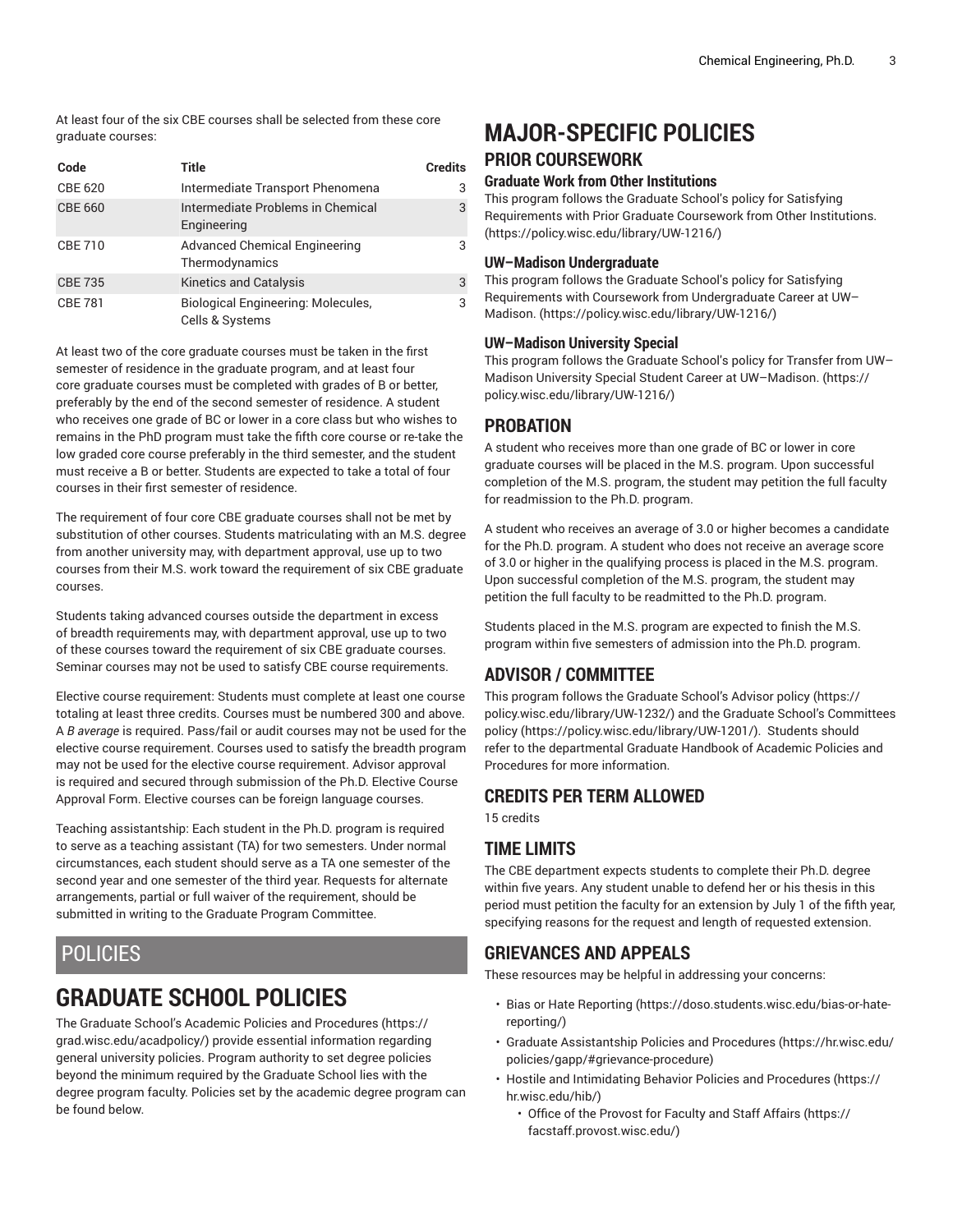- [Dean of Students Office](https://doso.students.wisc.edu/) (<https://doso.students.wisc.edu/>) (for all students to seek grievance assistance and support)
- Employee [Assistance](http://www.eao.wisc.edu/) (<http://www.eao.wisc.edu/>) (for personal counseling and workplace consultation around communication and conflict involving graduate assistants and other employees, postdoctoral students, faculty and staff)
- [Employee](https://employeedisabilities.wisc.edu/) Disability Resource Office ([https://](https://employeedisabilities.wisc.edu/) [employeedisabilities.wisc.edu/\)](https://employeedisabilities.wisc.edu/) (for qualified employees or applicants with disabilities to have equal employment opportunities)
- [Graduate School](https://grad.wisc.edu/) ([https://grad.wisc.edu/\)](https://grad.wisc.edu/) (for informal advice at any level of review and for official appeals of program/departmental or school/college grievance decisions)
- [Office of Compliance](https://compliance.wisc.edu/) (<https://compliance.wisc.edu/>) (for class harassment and discrimination, including sexual harassment and sexual violence)
- Office of Student Conduct and [Community](https://conduct.students.wisc.edu/) Standards ([https://](https://conduct.students.wisc.edu/) [conduct.students.wisc.edu/\)](https://conduct.students.wisc.edu/) (for conflicts involving students)
- [Ombuds](http://www.ombuds.wisc.edu/) Office for Faculty and Staff (<http://www.ombuds.wisc.edu/>) (for employed graduate students and post-docs, as well as faculty and staff)
- [Title](https://compliance.wisc.edu/titleix/) IX (<https://compliance.wisc.edu/titleix/>) (for concerns about discrimination)

#### **Grievance Procedures**

If a student feels unfairly treated or aggrieved by faculty, staff, or another student, the University offers several avenues to resolve the grievance. Students' concerns about unfair treatment are best handled directly with the person responsible for the objectionable action. If the student is uncomfortable making direct contact with the individual(s) involved, they should contact the advisor or the person in charge of the unit where the action occurred (program or department chair, section chair, lab manager, etc.). For more information see the Graduate School Academic Policies & Procedures: [https://grad.wisc.edu/acadpolicy/?](https://grad.wisc.edu/acadpolicy/?policy=grievancesandappeals) [policy=grievancesandappeals](https://grad.wisc.edu/acadpolicy/?policy=grievancesandappeals) The Assistant Dean for Graduate Affairs (engr-dean-graduateaffairs@engr.wisc.edu) provides overall leadership for graduate education in the College of Engineering (CoE), and is a point of contact for graduate students who have concerns about education, mentoring, research, or other difficulties.

#### **Procedures**

- 1. The student is encouraged to speak first with the person toward whom the grievance is directed to see if a situation can be resolved at this level.
- 2. Should a satisfactory resolution not be achieved, the student should contact the CBE Graduate Associate Chair, or Department Chair if the grievance involves the Graduate Associate Chair, to discuss the grievance. The Graduate Associate Chair or Department Chair will facilitate problem resolution through informal channels and facilitate any complaints or issues of students. The first attempt is to help students informally address the grievance prior to any formal complaint. Students are also encouraged to talk with their faculty advisors regarding concerns or difficulties if necessary. University resources for sexual harassment, discrimination, disability accommodations, and other related concerns can be found above.
- 3. If the issue is not resolved to the student's satisfaction the student can submit the grievance to the Graduate Associate Chair in writing, within 60 calendar days of the alleged unfair treatment.
- 4. On receipt of a written complaint, a faculty committee will be convened by the Graduate Associate Chair to manage the grievance.

The faculty committee will obtain a written response from the person, organization, or governing committee toward whom the complaint is directed. This response will be shared with the person filing the grievance.

- 5. The faculty committee will determine a decision regarding the grievance. The Graduate Associate Chair will report on the action taken by the committee in writing to both the student and the person, organization, or governing committee toward whom the complaint was directed within 20 working days from the date the complaint was received.
- 6. At this point, if either party (the student or the person, organization, or governing committee toward whom the grievance is directed) is unsatisfied with the decision of the faculty committee, the party may file a written appeal. Either party has 10 working days to file a written appeal to the College of Engineering. The Assistant Dean for Graduate Affairs [\(engr-dean-graduateaffairs@engr.wisc.edu](mailto:engr-dean-graduateaffairs@engr.wisc.edu)) provides overall leadership for graduate education in the College of Engineering (CoE), and is a point of contact for graduate students who have concerns about education, mentoring, research, or other difficulties.
- 7. Documentation of the grievance will be stored for at least 7 years. Significant grievances that set a precedent will be stored indefinitely.

The Graduate School has procedures for students wishing to appeal a grievance decision made at the College of Engineering level. These policies are described in the Graduate School's [Academic](https://grad.wisc.edu/documents/grievances-and-appeals/) Policies & [Procedures](https://grad.wisc.edu/documents/grievances-and-appeals/) (<https://grad.wisc.edu/documents/grievances-and-appeals/>).

#### **OTHER**

Admitted students are offered research assistantships to support the pursuit of dissertation or degree research in chemical engineering. The stipend, after tuition and fees, is guaranteed for the duration of a student's graduate studies provided satisfactory progress is made toward their degree. Support for students receiving external funding or other program opportunities are reviewed case by case. Although students can be awarded M.S. degrees, there is no direct admission to the M.S. program.

# PROFESSIONAL DEVELOPMENT

# **GRADUATE SCHOOL RESOURCES**

Take advantage of the Graduate School's professional [development](https://grad.wisc.edu/pd/) [resources \(https://grad.wisc.edu/pd/\)](https://grad.wisc.edu/pd/) to build skills, thrive academically, and launch your career.

# **PROGRAM RESOURCES**

The CBE Graduate Program office coordinates on-going professional development workshops. Topics have included: life in industry, ethical decision making, intellectual property agreements, maintaining self-motivation, how to utilize software in creating figures, effective management of undergraduate researchers, effective management of your thesis advisor and individual development plans (IDPs).

Also, the Graduate School Office of Professional Development offers training opportunities for graduate students and this information is emailed to all of the CBE grad students on a regular basis. Examples of these training offerings include sharing of information about DELTA, dissertation writing, grant writing and job search strategies.